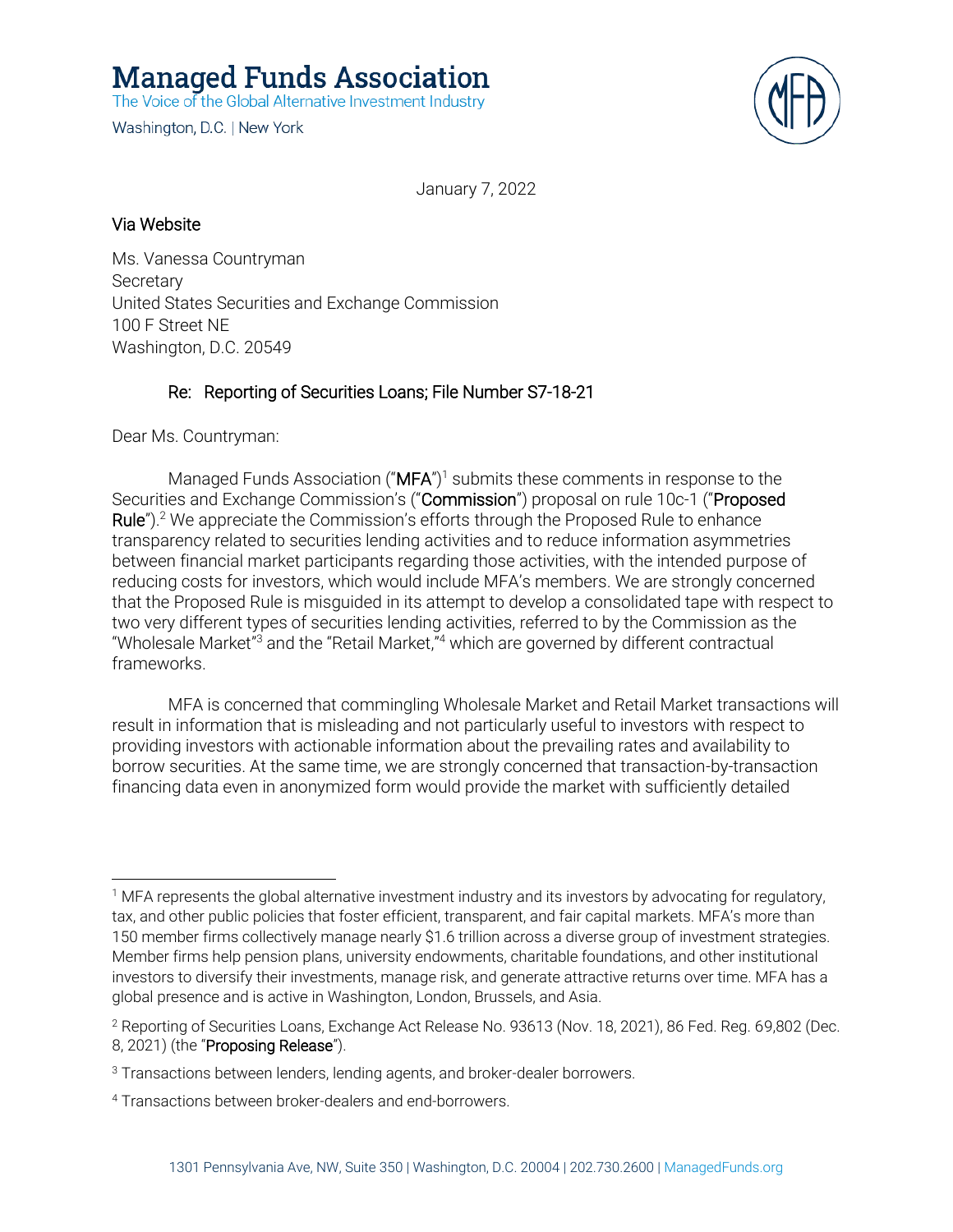Ms. Countryman January 7, 2022 Page 2 of 13

information as to allow market participants to reconstruct and/or reverse-engineer investment and trading strategies, leading to situations similar to the GameStop and AMC market events. 5

MFA members are designated Retail Market because they are reliant on their brokerdealers to borrow securities under the umbrella of their brokerage account agreements to facilitate settlement obligations with respect to short sales. Transaction-by-transaction reporting of Retail Market activity, and even frequent aggregate transaction reporting, of such financing activity would effectively become a proxy for disclosure of actual short selling activity and short positions. Such disclosure would in turn increase the costs and risk associated with engaging in short selling.<sup>6</sup> The Proposed Rule is likely to reduce overall short selling activity, which would lead to:

- Impaired ability of investors to pursue fundamentally-driven actively-managed investment strategies (with material knock-on impacts to the efficiency of passive/index-based investing);
- An increase in imitative behavior (*i.e.*, uninformed copy-cat type investing) and herd behavior;
- A decrease in the economic incentives for individuals to engage in the fundamental research necessary to root out poor corporate governance, potential fraud, or simply to express that a company's stock is overvalued;
- An increase in the potential for manipulative activities (*e.g.*, short squeezes); and
- Diminished market quality from less efficient price discovery, inefficient capital allocation, lower trading volumes, higher market volatility, higher transaction costs (wider bid/offer spreads), and lower market efficiency.

Policies that enhance transparency should be carefully designed and analyzed to ensure that they serve the interests of investors and the markets overall. Unless adequately tailored, policies that require the contemporaneous public disclosure of individual investments or transactions in illiquid or non-fungible markets, will deter investment research and shareholder engagement because investors' investment and trading strategies will be instantly exposed to the public, which in turn allows other market participants to react in ways that are unfavorable to the original investor (*e.g.*, copycatting, trading against the investor, etc.). Such policies impair the ability of investors to effectively engage in actively managed (versus passive) investment strategies which are crucial for price discovery, market efficiency and liquidity, capital formation, and overall market resiliency.

MFA respectfully urges the Commission to carefully analyze whether its proposals, including this one, would enhance transparency in a manner that protects investors, maintains fair, orderly and efficient markets, and facilitates capital formation. The Proposed Rule imposes

<sup>5</sup> *See, e.g.,* Melvin Capital, Gamestop and the road to disaster, FT, February 6, 2021, available at: https://www.ft.com/content/3f6b47f9-70c7-4839-8bb4-6a62f1bd39e0.

<sup>6</sup> *See* Proposing Release at 136-138.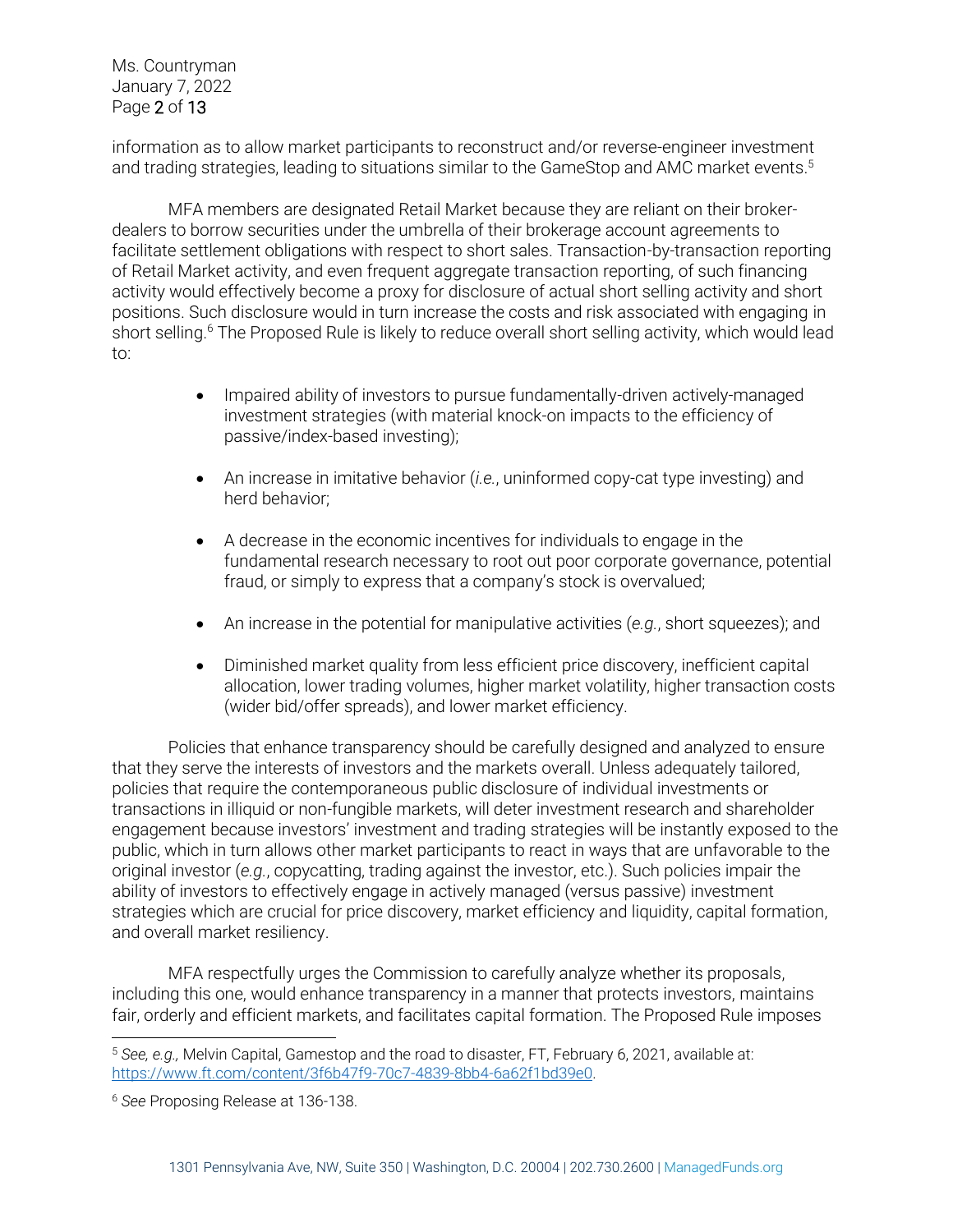Ms. Countryman January 7, 2022 Page 3 of 13

unreasonably burdensome disclosure obligations that would not achieve these goals and instead would harm investors, impair fair, orderly and efficient market activity and impede capital formation.<sup>7</sup>

Finally, we are of the view that the Proposed Rule will saddle market participants with the costs of creating and maintaining an entirely new infrastructure for loan data reporting and dissemination. Those costs will greatly exceed any benefits that may come from the Proposed Rule and will certainly be borne by investors including, mutual funds, pension funds, and university endowments, which receive income from lending out their securities holdings. MFA estimates that public pension funds alone earned over \$1 billion in 2020 from securities lending fees.<sup>8</sup>

#### I. Executive Summary

MFA respectfully urges the Commission to revise the Proposed Rule in a manner that would enhance securities lending transparency without harming the ability of investors to carry out their investment strategies. <sup>9</sup> MFA recommends that the Commission:

• Adopt a Final Rule Limited to Wholesale Securities Lending Activities, Providing Aggregate Data on an End-of-Day Basis.<sup>10</sup> We believe that focusing on the Wholesale Market would best capture the information that is most consistent with the rulemaking objectives outlined in Section 984(b) of the Dodd-Frank Act. This information is already partially

<sup>8</sup> MFA estimate based on flow of funds data and an average 0.016 percent return on securities lending.

<sup>9</sup> We regret that the Commission has denied our request to provide an extension to the 30-day comment period for the Proposed Rule. *See* Industry request for an extension, available at https://www.sec.gov/comments/s7-18-21/s71821-9402961-262828.pdf. The Proposed Rule introduces a significant new regulatory framework with incredible operational complexities for a host of regulated and un-regulated securities lending participants. We are concerned that a 30-day comment period does not provide enough time by which securities lending participants can meaningfully evaluate and consider the Proposed Rule's ramifications, and violates the spirit of administrative law. We are concerned that a hastily adopted final rule under Section 984 that lacks a thorough evaluation by the public and the Commission will result in unnecessary costs and harm to investors and the market.

<sup>10</sup> *See* Proposing Release, 86 Fed. Reg. at 69,805 (referring to the "Wholesale Market" as loans from lending programs to broker-dealers).

<sup>7</sup> The Proposed Rule would create a sweeping new data reporting and public dissemination regime applicable to persons who engage in securities lending activities. Specifically, Proposed Rule 10c-1 would require that any person that loans a security on behalf of itself or another person to report the material terms of those securities lending transactions and related information regarding the securities the person has on loan and available to loan to a registered national securities association ("RNSA"). Currently, the Financial Industry Regulatory Authority, Inc. ("FINRA"), a self-regulatory organization that regulates brokerdealers, is the only entity that comes within the meaning of an RNSA. The Proposed Rule would then, in turn, require that FINRA make available to the public certain information concerning each transaction and aggregate information on securities on loan and available to loan. The Proposed Rule also would require that certain securities lending transaction participants disclose information to FINRA regarding counterparties to a securities lending transaction, portfolio holdings, and otherwise grant to FINRA supplemental rulemaking authority over securities lending activities and impose requirements on persons FINRA was never intended to regulate.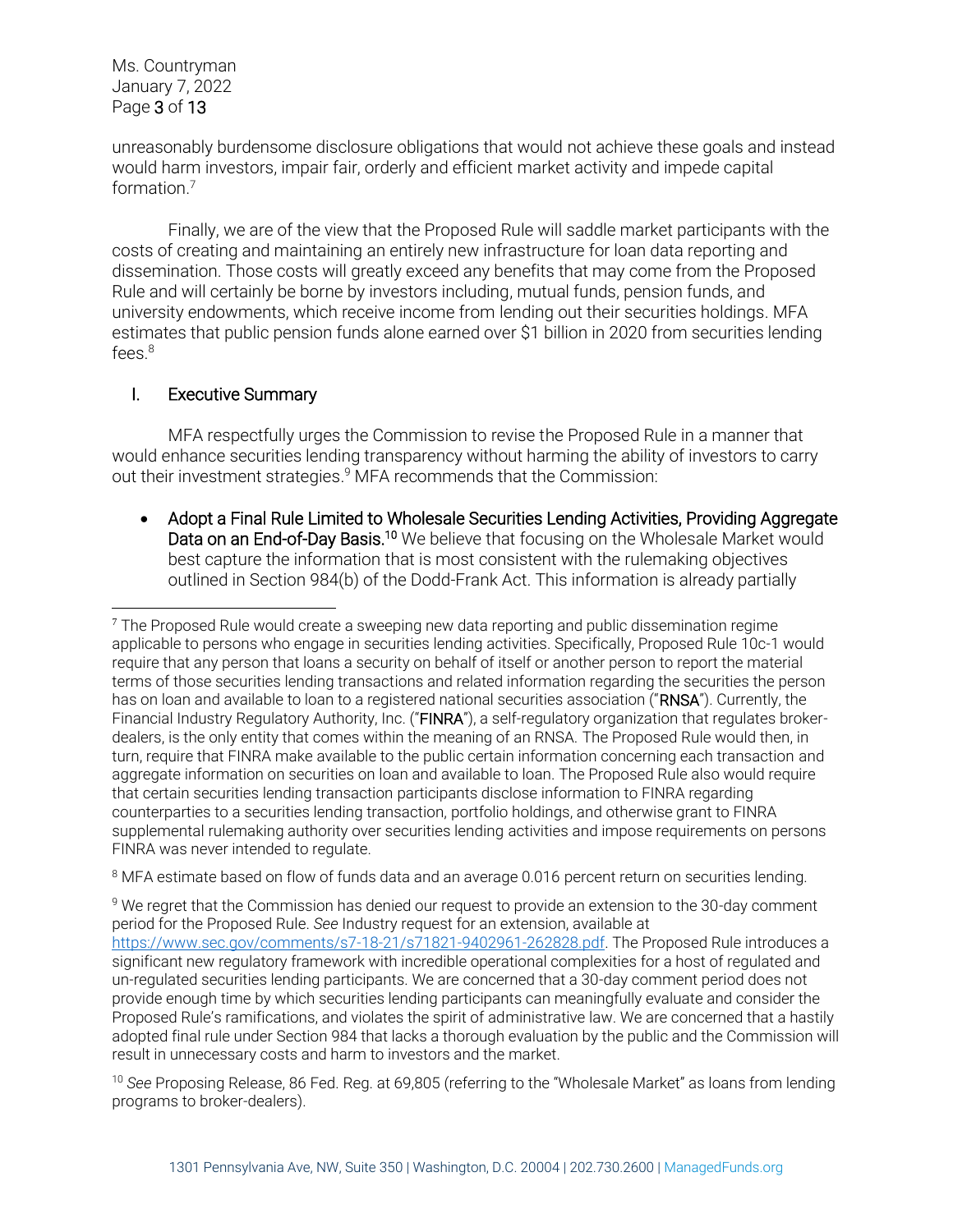Ms. Countryman January 7, 2022 Page 4 of 13

> collected by private data vendors today, and consists of true securities lending transactions, as opposed to the varied lending activities between prime brokers and their customers, such as stock loans made to facilitate customer short sale transactions.

- The Proposed Rule Should Require Dissemination of Aggregated Transaction Data, Including Aggregate Blended Rate Information, Rather Than Transaction-By-Transaction Data, on a Weekly Basis. We believe aggregate blended rate information that is disseminated on a weekly basis will be more useful information to investors without having adverse repercussions to other market segments. Similarly, aggregate trend information will better serve investors due to the non-fungible nature of the securities lending market. Investors do not negotiate each transaction over the course of the day, but rather review overarching contractual terms infrequently as well as fees or rebates periodically based on broad trends in the supply and demand for specific securities, the credit risk of the entities, and other general market conditions.
- Exclude Portfolio Holdings from Reporting and Dissemination Requirements as it Would Provide Misleading Information of Available Securities and Could Result in Harm to Investors. Requiring all securities in a portfolio eligible for lending to be reported would provide misleading information to the market and potentially put lenders and endborrowers at risk. Lenders include pension funds, mutual funds, insurance companies and other institutional investors. While a lender's portfolio holdings may be eligible securities for lending, they are unlikely to be "available to lend" at all times. Brokerage firms and other intermediaries who manage securities lending programs on behalf of lenders do so within contractually established guidelines set by the lenders. Simplistic measures of available supply will result in misleading information.
- The Commission Should Explicitly Require an RNSA to Maintain Strict Confidentiality and Information Security Standards. The confidential and proprietary nature of the information that an RNSA is required to collect requires a heightened level of specified information security rather than simply a reference to policies and procedures as provided for in the Proposed Rule.

## II. Background

Securities lending activities play a critical role in supporting efficient market functioning of the U.S. securities markets; and can be categorized into Wholesale Market and Retail Market activities. Importantly, Wholesale Market and Retail Market transactions are governed by very different structural and contractual frameworks.

Wholesale Market activities are subject to arm's length agreements on the borrowing of securities between lenders, lending agents and broker-dealer borrowers. In certain circumstances, lenders may engage in exclusive or semi-exclusive arrangements<sup>11</sup> with specific borrowers that may be subject to well-tailored contractual terms and conditions. In contrast,

<sup>&</sup>lt;sup>11</sup> For instance, some borrowers may purchase the rights to a specific lending portfolio.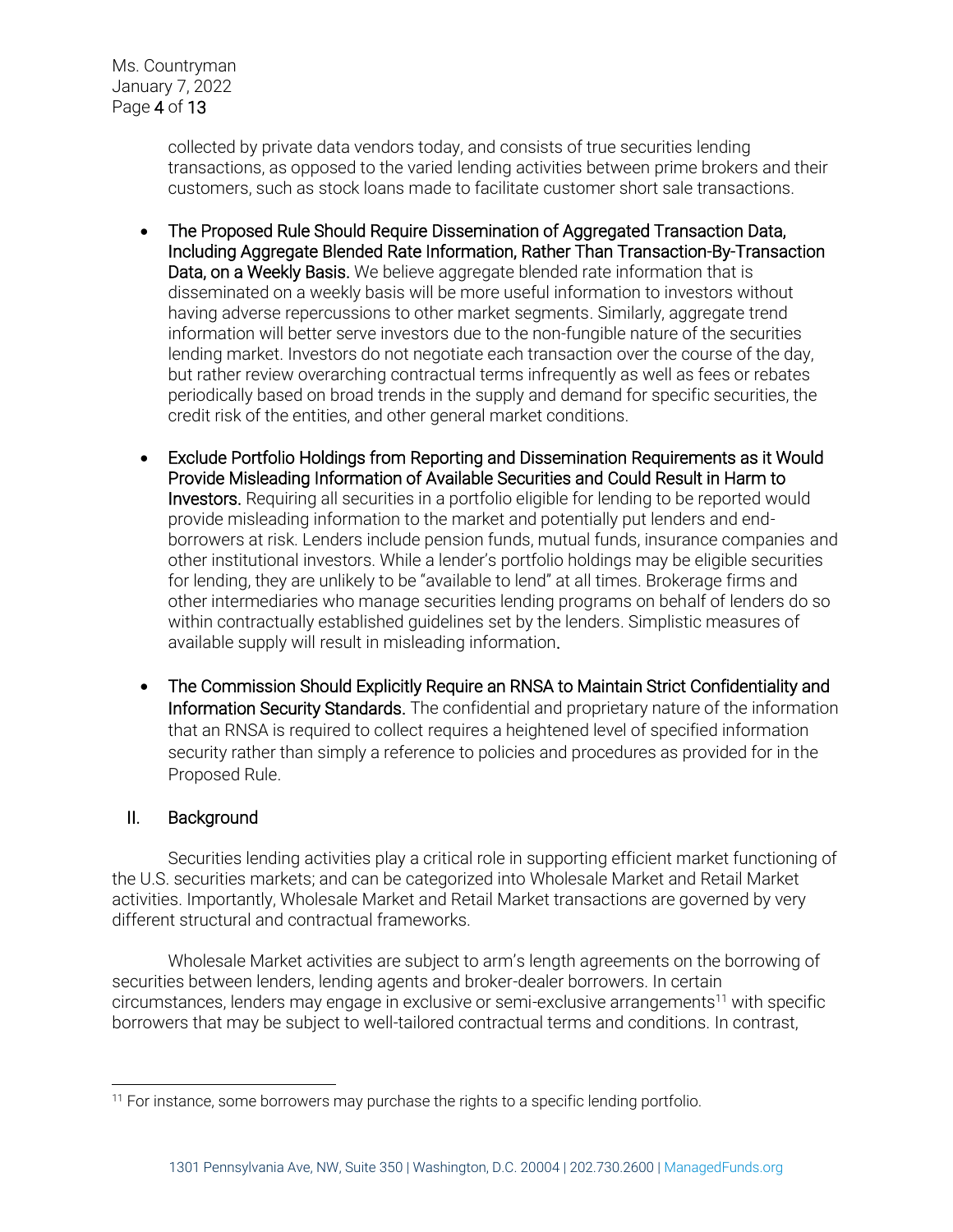Ms. Countryman January 7, 2022 Page 5 of 13

Retail Market activities rely on broker-dealers to locate, arrange, and facilitate short selling, and are governed by client-brokerage account agreements.

Rates of fees in the Retail Market (*i.e.*, between broker-dealers and their clients) are based on a myriad of factors, determined by: (i) supply and demand; (ii) counterparty/client credit; (iii) the volume of a client's borrow business; (iv) whether a borrower/client has exclusive access to a lender's portfolio; (v) the expected term of the client's borrow; (vi) dealer exposure if a client defaults; (vii) a dealer's ability to cover end-of-day failures to deliver; (vii) corporate actions; (viii) dividend requirements (as applicable to foreign securities); and (ix) other prime brokerage services being provided, such as clearing, settlement, custody, asset servicing and financing. Broker-dealers oftentimes incorporate these factors into an internal ratings-based approach to make rate determinations that are subsequently used when negotiating a securities lending contract with a borrower and when proposing specific rates for transactions each day.

As such, so-called "retail securities lending transactions" are not conducted in a competitive pre-loan quote environment against a pool of ready liquidity providers. Many investors borrow from broker-dealers with whom they have contractual relationships because of the overall suite of services they are receiving and the significant effort necessary to set up the documentation and operational workflows. Other investors may "shop" for rates and even negotiate contracts with broker-dealers that establish key parameters and then on a daily basis compare proposed rates for specific securities among their broker counterparties. Securities borrowed may be returned at any time for whatever reason including rejection of the fees being charged. Actual borrows will ultimately reflect the overall investment activities of the borrower and these contractual arrangements, and not merely the best rates generally available in the market. Conversely, clients will usually borrow from broker-dealers with whom they have contractual relationships given most of their borrow needs are considered "general collateral" or easy-to-borrow and rates do not vary widely. This activity does not lend itself to a best bid and offer system.

A consolidated tape disseminating commingled Wholesale Market transaction data, including exclusive arrangements which are likely to display discounted rates, with non-fungible Retail Market transactions, will provide investors with information that is difficult to discern for purposes of comparing available securities to borrow and borrow rates. As a result of this complexity, a consolidated tape for securities lending is unlikely to enhance competition nor provide useful information to investors on securities available to borrow and their borrow rates.

While the detailed transaction-by-transaction data may not be helpful for purposes of shopping for lower rates, it would provide enough information to allow the market to glean valuable information regarding the investment and trading strategies of market participants and enable sophisticated market participants to reverse-engineer and reconstruct trading strategies, short positions, or holdings, resulting in significant harm to investors. In particular, market participants may use detailed consolidated tape information as a proxy for short selling, and in turn, use such information to deter and to impede the ability of investors to engage in shortselling. Short selling, as the Commission recognizes significantly contributes to market liquidity, price discovery, and market efficiency.<sup>12</sup>

<sup>&</sup>lt;sup>12</sup> Proposing Release at 69839. See also Exchange Act Release No. 61595, 75 Fed. Reg. 11232, 11235 (March 19, 2010).For example, the Commission has long recognized that short selling provides the market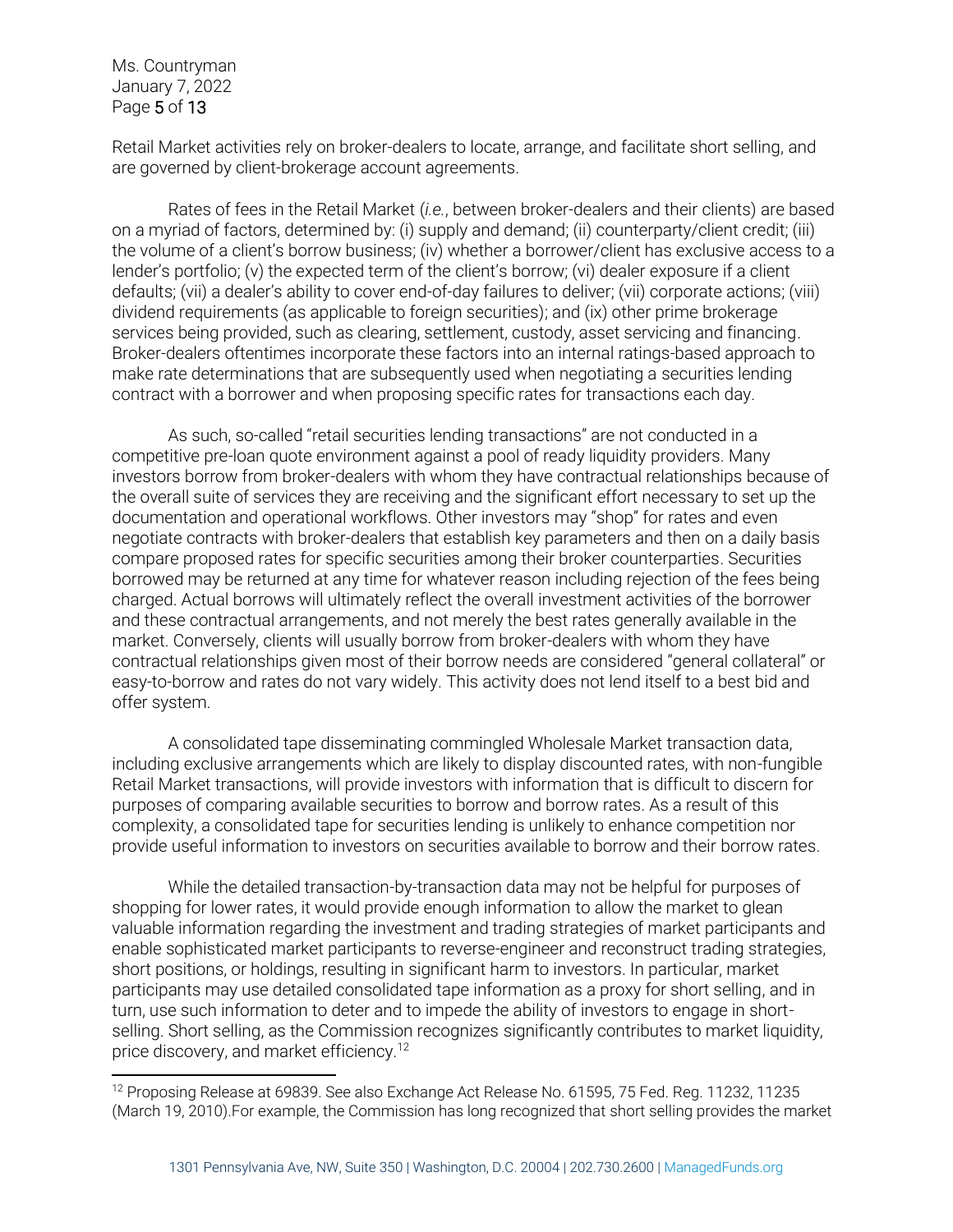# III. Comments & Recommendations

# A. The Commission Should Adopt a Final Rule Providing Aggregate End-of-Day Data on Wholesale Securities Lending Activities.

Rather than proceed with the current proposal, the Commission should amend the Proposed Rule to require reporting and dissemination of securities lending information only with respect to lending activity in the "Wholesale Market" among beneficial owners/lenders, lending agents, and broker-dealer borrowers. MFA believes that the goals of Section 984 are best served by focusing on the Wholesale Market, as those transactions are more likely to be at arm's-length and fungible, and the data collected will be a more useful benchmark to market participants.

In the Proposing Release, the Commission provides an overview of the securities lending activities and distinguishes between the Wholesale Market and the Retail Market.<sup>13</sup> What is clear from the Proposing Release is that the Wholesale Market really serves as the central hub for securities lending activities, and because the activities are instrumental to overall securities lending activities, we believe that the Commission should focus its efforts on wholesale lending activities. This information is already partially collected by private data vendors today, and consists of true securities lending transactions, as opposed to the varied trading activities between prime brokers and their customers classified by the Commission as the "Retail Market."

On this point, we believe and agree with the Securities Industry and Financial Markets Association ("SIFMA") that only true securities lending transactions – *i.e.*, made pursuant to a written securities lending agreement and recorded on a broker-dealer's books and records as a borrow/loan – should be reportable under the Proposed Rule.<sup>14</sup> This would also exclude short arranged financing in connection with prime brokerage activities resulting in short positions. It is

with important benefits, including the following: (i) market liquidity is often provided through short selling by market professionals, such as market makers and block positioners, who offset temporary imbalances in the buying and selling interest for securities; (ii) short sales effected in the market add to the selling interest of stock available to purchasers and reduce the risk that the price paid by investors is artificially high because of a temporary imbalance between buying and selling interest; and (iii) short selling can contribute to the pricing efficiency of the equities markets, i.e., market participants who believe a stock is overvalued may engage in short sales in an attempt to profit from a perceived divergence of prices from true economic values. For MFA members engaged in equity strategies, short selling is an integral component of prudent risk management.

<sup>13</sup> *See* Proposing Release, 89 Fed. Reg. at 69,831(referring to the "Retail Market" as loans from a brokerdealer to the end borrower).

<sup>14</sup> *See* SIFMA letter to the SEC on Reporting of Securities Loans; File No. S7-18-21, on January 7, 2022 ("SIFMA Letter") (stating that only securities lending transactions between unaffiliated counterparties that are made pursuant to a written securities lending agreement and recorded on a firm's books and records as a borrow/loan should be reportable under the Proposed Rule).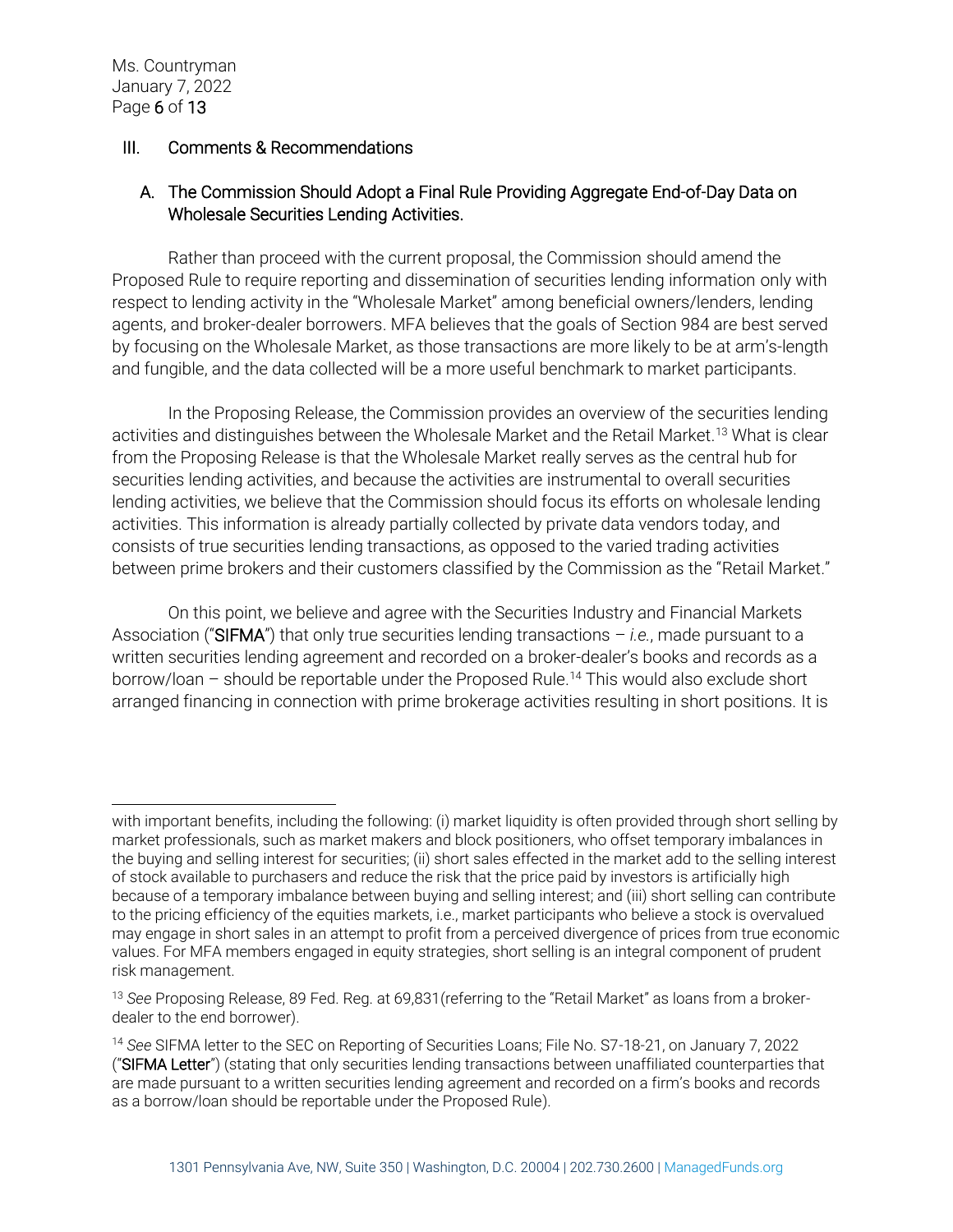Ms. Countryman January 7, 2022 Page 7 of 13

important to note that short sale transactions are not documented or booked as a securities loan between the parties.<sup>15</sup>

Finally, we are of the view that attempting to cover the Retail Market within the scope of this specific proposal would turn a securities lending reporting regime into a proxy for short sale disclosure, which is intended to be addressed under a separate statutory section (*i.e.*, Section 929X of the Dodd Frank Act). While the Proposed Rule acknowledges the many benefits of short selling activities, including enhancing liquidity and price efficiency,<sup>16</sup> the Commission then incorrectly argues that the Proposed Rule will reduce the cost of short selling and facilitate more short selling activity. Instead, the Proposed Rule is likely to reduce overall short selling activity and thereby harm U.S. capital markets. In particular, signaling to the market that a short selling position is being established in a specific security would make it more costly to continue to build short positions and thus inhibit market participants from doing so.

As noted above, the Proposed Rule is likely to reduce overall short selling activity, which would lead to:

- Impaired ability of investors to pursue fundamentally-driven actively-managed investment strategies (with material knock-on impacts to the efficiency of passive/index-based investing);
- An increase in imitative behavior (*i.e.*, uninformed copy-cat type investing) and herd behavior;
- A decrease in the economic incentives for individuals to engage in the fundamental research necessary to root out poor corporate governance, potential fraud, or simply to express that a company's stock is overvalued;
- An increase in the potential for manipulative activities (*e.g.*, short squeezes); and
- Diminished market quality from less efficient price discovery, inefficient capital allocation, lower trading volumes, higher market volatility, higher transaction costs (wider bid/offer spreads), and lower market efficiency.

In addition, and as we have alluded to above, the Proposed Rule conflates the usefulness of data as between the Wholesale Market and the Retail Market. While the scope of information and reporting timeframes in the Proposed Rule do not provide useful information to Wholesale Market participants, it would simply create confusion in the Retail Market and provide enough information for other market participants to reverse engineer investment and trading strategies.

<sup>&</sup>lt;sup>15</sup> *Id.* (explaining that the terms governing any resulting short positions are typically governed by a brokerage account agreement and the U.S. margin rules as opposed to being governed by or subject to a written securities lending agreement).

<sup>&</sup>lt;sup>16</sup> Proposing Release, 86 Fed. Reg. at 69,839.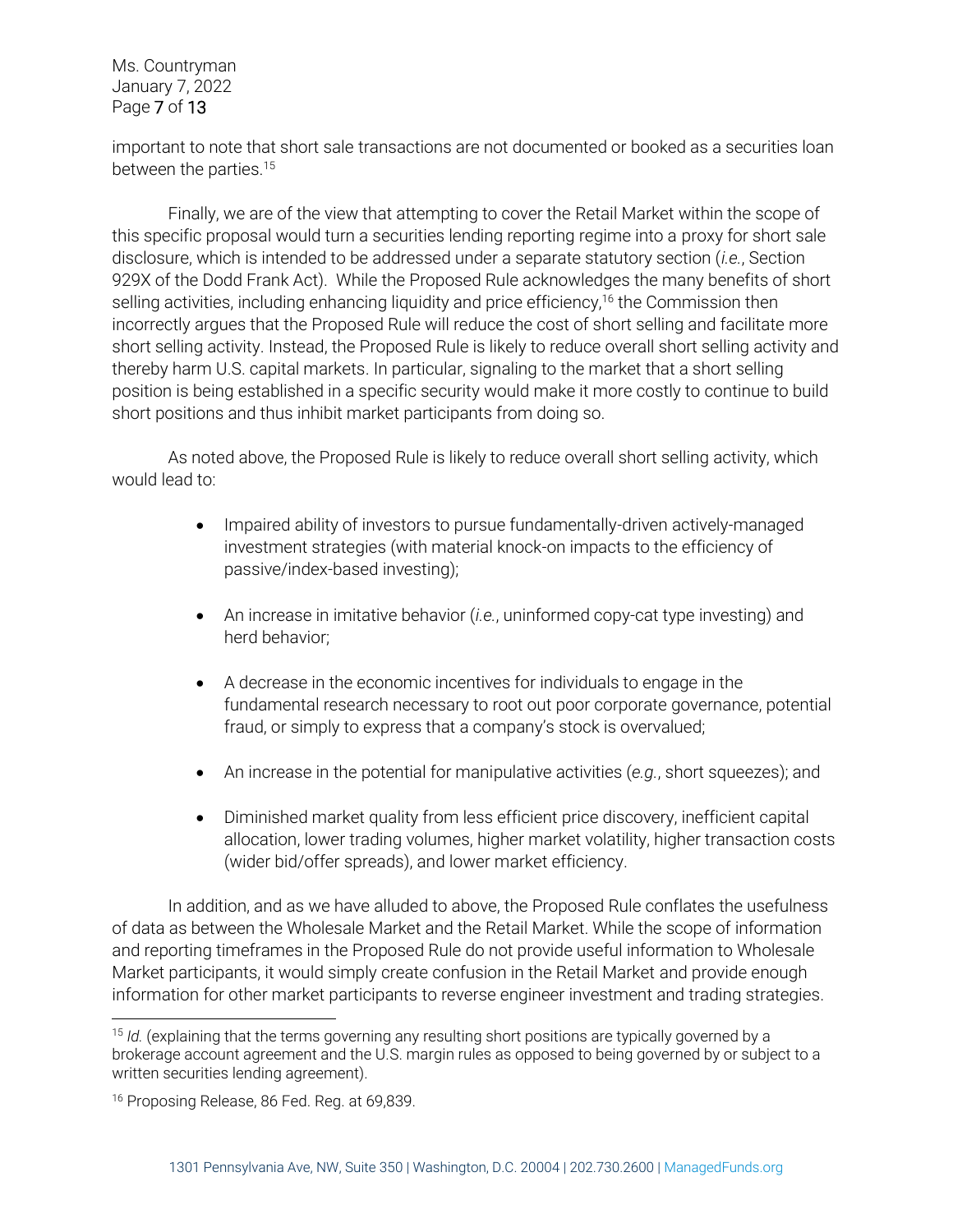Given the nature of securities lending transactions in the Wholesale Market, transaction information should be disseminated in aggregate form, including aggregate blended rate information, no sooner than end-of-day, especially as many loans are not finalized until the end of the business day.

MFA is of the view that greater transparency through reporting and dissemination of securities lending information in the Wholesale Markets will best achieve the goals of Section 984 of the Dodd-Frank Act. Accordingly, MFA recommends that the Commission adopt a final rule that only requires reporting and dissemination of securities lending transactions in the Wholesale Markets. We urge the Commission to conduct a more fulsome cost-benefit analysis, and revise the proposal accordingly.

#### B. The Proposed Rule Should: Only Require Dissemination of Aggregated Transaction Data, Including Average Blended Rates on a Weekly Basis; Exclude Portfolio Holdings Information; and Impose More Prescriptive Confidentiality and Information Security Requirements on RNSAs.

MFA strongly believes that the Proposed Rule will not yield the benefits the Commission is seeking to achieve and is concerned that it will result in harmful unintended consequences to investors and the overall market. Specifically, we have strong objections to the dissemination of transaction-by-transaction data as we are concerned that dissemination of such information, even in anonymized form, would inadvertently lead to the disclosure of valuable information regarding the strategies of market participants and enable sophisticated market participants to reverse engineer trading strategies or holdings, and use such information to the detriment of investors. We urge the Commission to conduct a cost-benefit analysis of the impact of the Proposed Rule on trading strategies and the detrimental impact on investors, the markets, and capital formation.

In addition, we believe that the data collected by RNSAs, if not properly protected, could be subject to information security incidents that could disrupt the overall market if disclosed to unlawful actors. Should the Commission decide to proceed with the Proposed Rule, we strongly urge the Commission to modify it as detailed below.

#### i. Disseminate aggregate weekly data, including aggregate periodic blended rate information, rather than transaction-by-transaction data.

The Commission should modify the Proposed Rule to provide for dissemination of aggregate transaction data only on a weekly basis, including aggregate blended rate information, rather than transaction-by-transaction data. We believe weekly aggregate blended rate information that disregards outlier rates will be more useful information to market participants, as many contractual terms may not be finalized until the end of the day for individual securities lending. Similarly, aggregate trend information will better serve investors due to the non-fungible nature of securities lending activities. Importantly, dissemination of aggregate weekly information would minimize the likelihood of negative unintended consequences that could harm individual investors and impede the overall liquidity and robustness of securities lending transactions.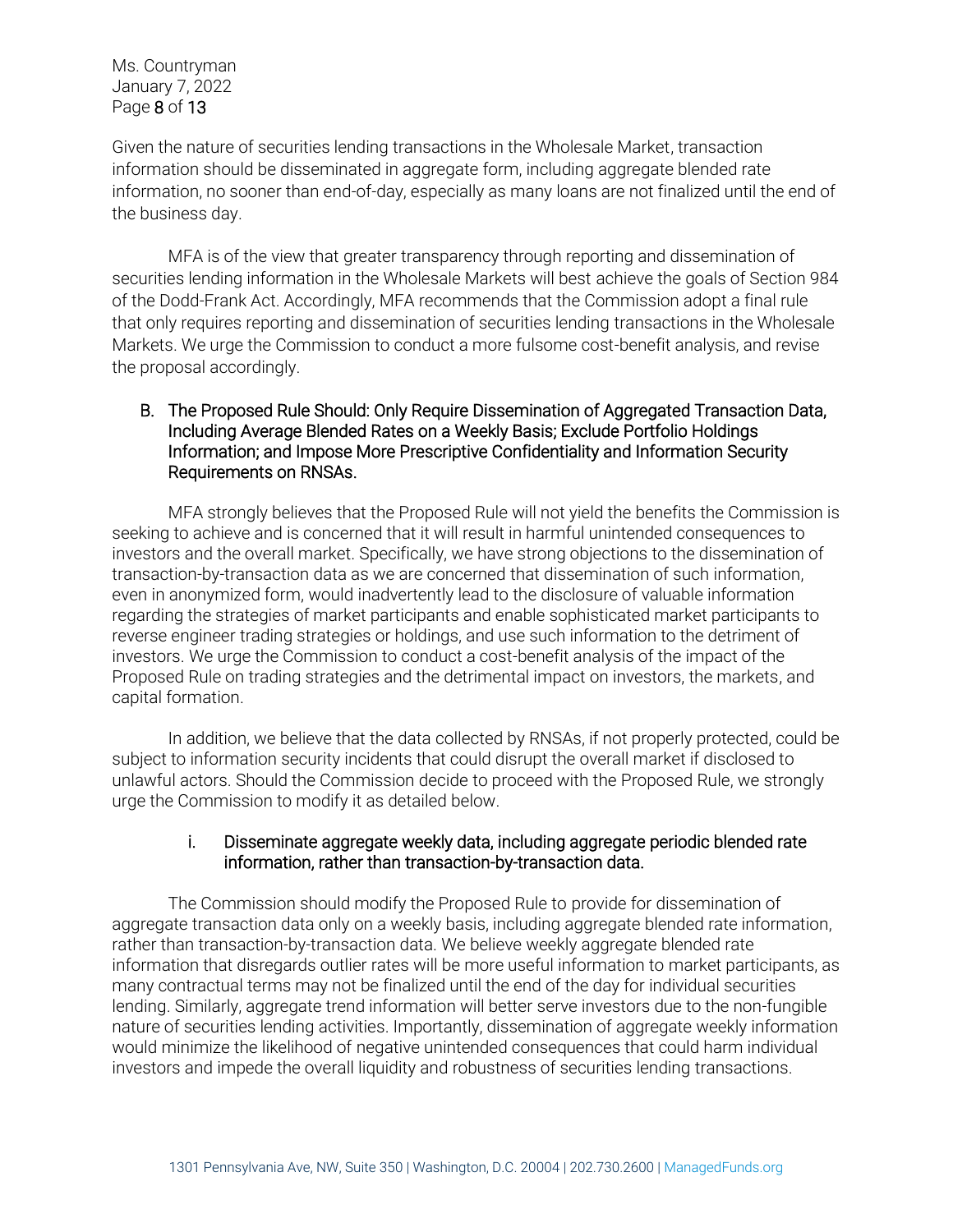Ms. Countryman January 7, 2022 Page 9 of 13

Paragraph (b) of the Proposed Rule would require that lenders and lending agents report to FINRA, within 15 minutes of a transaction's execution, certain information related to the transaction. Once received by FINRA, the Proposed Rule would require that FINRA assign each loan a unique transaction identifier and make the loan information and data elements publicly available as soon as practicable. In doing so, the Commission appears to be applying a trade reporting standard to securities lending transactions that is analogous to trade reporting in traditional equity and fixed-income securities. While we welcome and have long supported the real-time access to post-trade market data that is the hallmark of those *securities markets*, we do not believe there is equivalent rationale supporting this style of transparency for *securities lending activity*. The Commission suggests that securities lending activities can experience an improvement in transparency in the same way that the fixed-income markets did when FINRA implemented the Trade Reporting and Compliance Engine (TRACE).<sup>17</sup> We believe that the analogy to TRACE-like reporting is misguided because many types of lending activities are non-fungible and therefore entirely different to trading in fixed-income securities markets. A ticker-tape public dissemination of loan data on a trade-by-trade basis will not yield the same transparency benefits as it did for fungible products such as fixed-income transactions.

Instead, we are concerned that ticker-tape loan data will provide investors with misleading information that may not be reflective of the actual market or what is available to the Retail Market. In particular, disseminating rate information on a transaction-by-transaction basis can create confusion and paint a misleading picture of rate information. As rates in the Retail Market are based on many variables specific to a broker-dealer-client contractual relationship besides supply and demand, transaction-by-transaction rate information disseminated in ticker-tape fashion will not provide an accurate data point for investors but may actually result in a distorted representation of the actual market.

Moreover, we are greatly concerned that the dissemination of transaction-by-transaction data under the Proposed Rule will result in harmful unintended consequences for investors and the overall market. Transaction-by-transaction data will allow other market participants to reverse engineer investment and trading strategies and also make it difficult for investors to establish and manage short positions without being exposed to undue costs and risks. The Proposed Rule will impair the ability of investors to use short selling as an investment tool, leading to significant harm to investors and the markets.

Instead, the Commission should modify the Proposed Rule to provide aggregate weekly reporting and dissemination. Such data would provide market participants with a better picture of overall market movements, especially as this market does not operate based on a competitive pre-loan quote system on a best bid or offer basis. Aggregate weekly data would provide a better indication of longer-term trends for transactions of varying maturity dates. With respect to rate data, market participants would be better served with a weekly aggregate blended rate that excludes outlier rates (*i.e.*, all rates beyond a certain percentage from the aggregate median rate). Such data would provide market participants with a better indication of market movements and a benchmark for the generally prevailing loan rate. This is the type of information to which market participants are accustomed and will help ensure a stable market. We note that last year FINRA

<sup>&</sup>lt;sup>17</sup> Proposing Release, 86 Fed. Reg. at 69,837.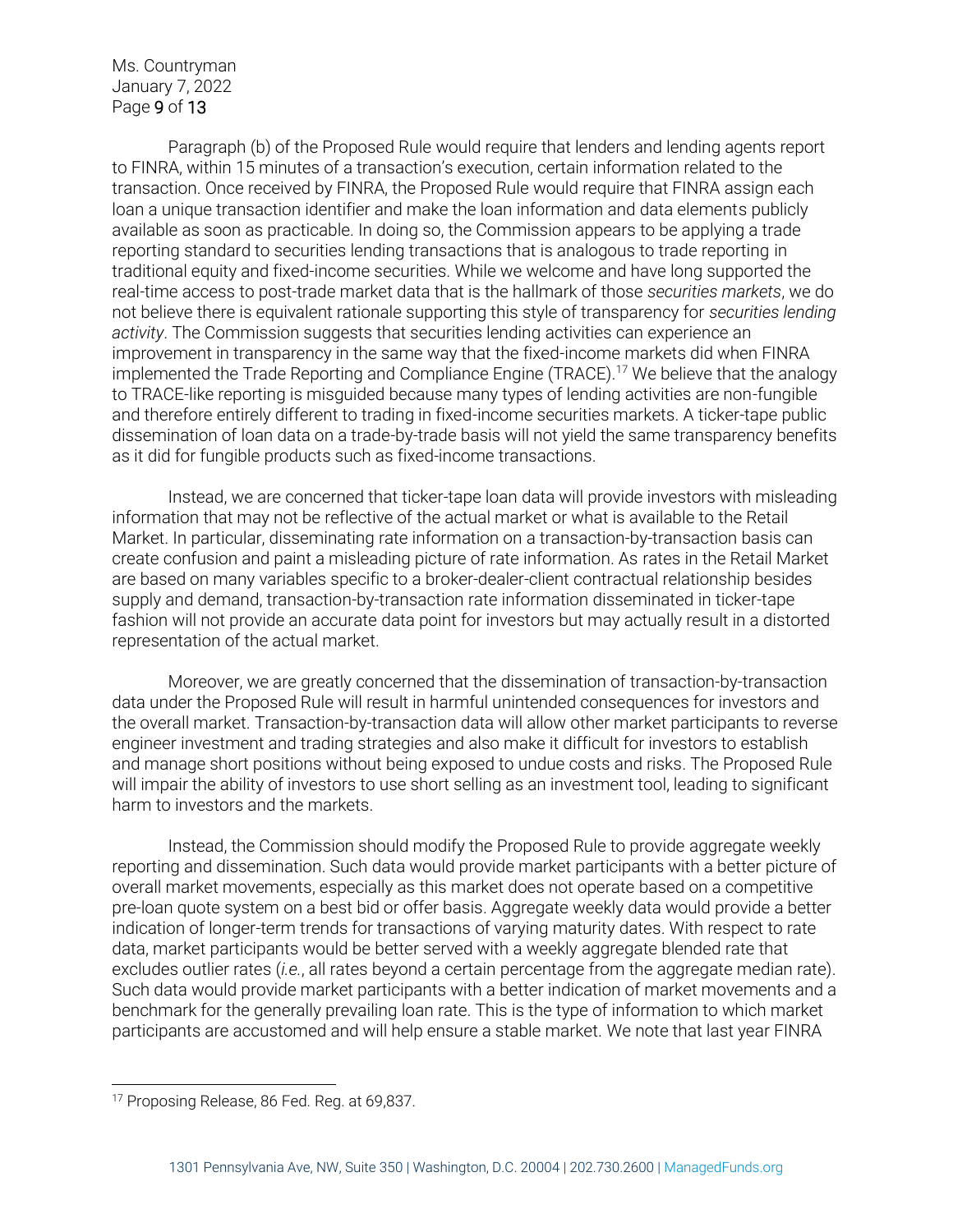requested comments on its short interest position reporting.<sup>18</sup> Consistent with our comments to FINRA on short interest position reporting, we think that weekly dissemination of aggregate data balances the interests of investors and the public. In fact, we believe that the approach taken by FINRA under Rule 4560 is a more appropriate point of reference that the Commission should consider when finalizing any rule on securities lending transactions.

Accordingly, MFA recommends that the Commission modify the Proposed Rule by requiring the dissemination of aggregate transaction data only on a weekly basis, including endof-day aggregate blended rate information that excludes outlier rates.

#### ii. Exclude portfolio holdings from reporting and dissemination requirements as it would provide misleading information of available securities and could result in harm to investors.

The Commission should modify the Proposed Rule by excluding the reporting and dissemination of portfolio holdings (including, for these purposes, client long positions custodied in a prime broker margin account) as such information would provide misleading information to the market of available securities and could result in harm to investors through information leakage of their portfolios. While a lender's portfolio holdings may be eligible securities for lending, they are unlikely to be "available to lend" at all times.<sup>19</sup> For instance, footnote 110 of the Proposing Release and its accompanying text highlight instances where entire portfolios would have to be included even though there may otherwise be portfolio restrictions.<sup>20</sup> Thus, requiring all securities in a portfolio eligible for lending to be reported would provide misleading information to the market and potentially places lenders and end-borrowers at risk.

The Proposed Rule would require that data elements concerning securities available to loan and securities on loan be reported to FINRA. This reporting requirement would apply to any lender or lending agent that had a securities loan that was reported to FINRA, or for which there was an open loan about which it was required to provide information to FINRA. Under the Proposed Rule, FINRA would disseminate information about these securities available to loan. As drafted, the Proposed Rule would seemingly require that information regarding an entire portfolio of securities be reported to FINRA, irrespective of whether those securities are subject to a loan or whether there is a willingness to loan. MFA strongly disagrees with this provision of the Proposed Rule and believes that this requirement should be stricken from any rule in its entirety.

To the extent the Commission determines to proceed with the Proposed Rule in its current form, we believe that only data on actual securities lending transactions should be reported and disseminated. We are concerned that the requirement to disclose securities "available to lend" is misleading because it does not reflect a likelihood or requirement to lend. The securities lending market is not characterized by a system of competitive pre-trade quotes.

<sup>&</sup>lt;sup>18</sup> Short Interest Position Reporting Enhancements and Other Changes Related to Short Sale Reporting, FINRA Reg. Notice 21-19 (June 04, 2021).

 $19$  For example, certain portfolios may be subject to exclusive lending arrangements. In other circumstances, lenders will make their portfolio available to lend, but are not likely to lend 100% of their securities at once for risk management purposes.

<sup>&</sup>lt;sup>20</sup> Proposing Release, 86 Fed. Reg. at 69,817.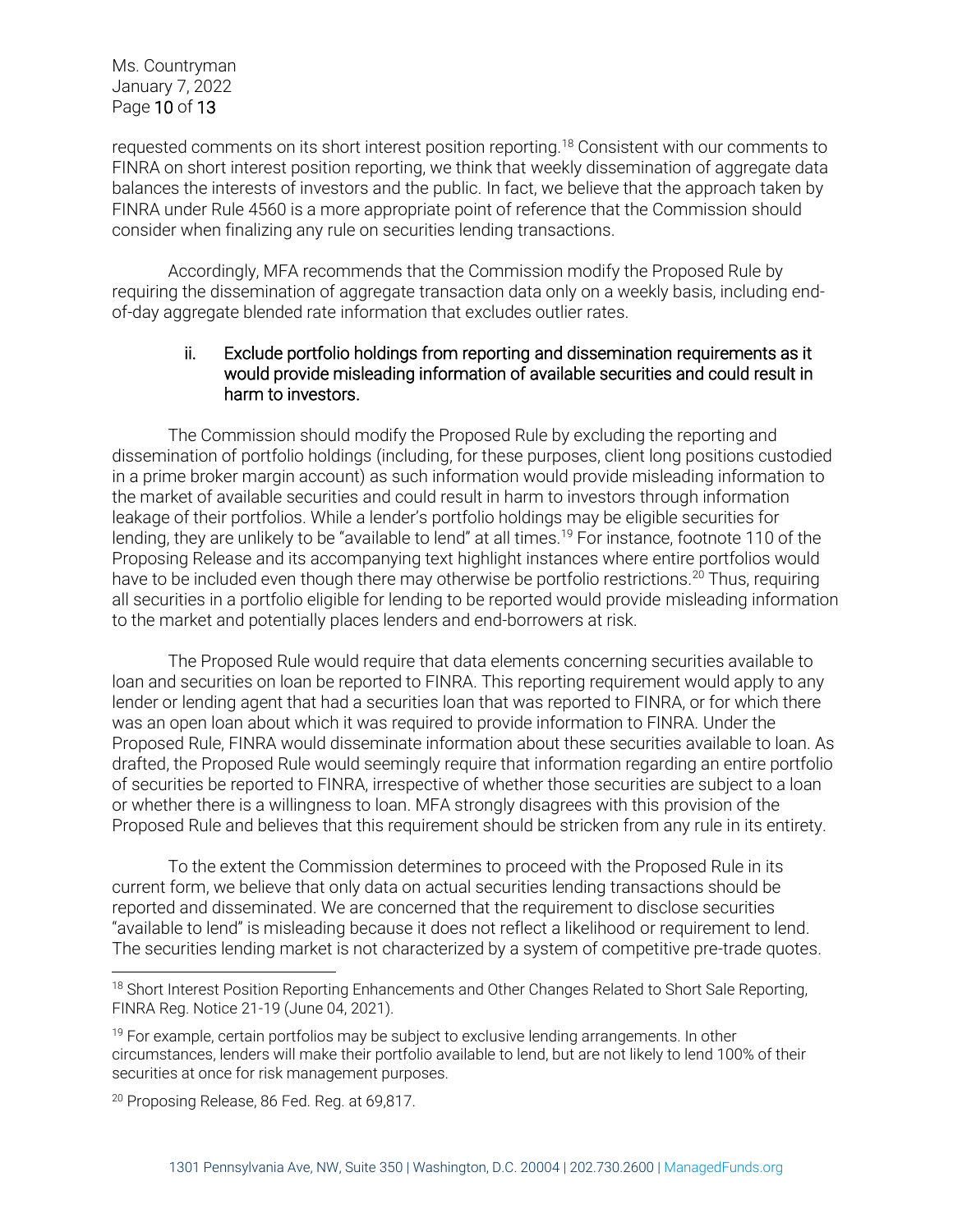Ms. Countryman January 7, 2022 Page 11 of 13

Rather, borrowing and lending discussions between a broker-dealer and its client, which we do not consider to be traditional securities lending activity, generally take place throughout the day, with rates normally determined on settlement of a client's short position. In a majority of the cases, general collateral and easy-to-borrow securities, to the extent needed, are borrowed externally on settlement date. Harder to borrow securities are often put on hold to be borrowed on settlement date. In most instances, securities are actually borrowed two business days after the equity short has occurred and borrowed or returned periodically over the life of the short position.

In addition, agent custodians for large lenders often designate securities to manage recall activities, credit restraints, upcoming securities deliveries or sales, corporate actions, or other events. Similarly, broker-dealers only have access (via rehypothecation) to client long portfolios based on funds borrowed (margin lending agreements), which any portion of the client's margined portfolio could conceivably be available to lend, even though brokers will only use securities that are needed or permitted by contract.<sup>21</sup> We agree with the position and reasoning taken by SIFMA in its letter that rehypothecating shares is traditionally done in a brokerage account and should not qualify as securities lending activities.<sup>22</sup> To the extent the Proposed Rule requests for such securities to be included, however, reporting what "could" be made available for loan would grossly inflate the optics of securities that are available.

Further, reporting portfolio holdings that have not been lent, such as with respect to broker-dealer customer margin accounts, can result in market participants reverse engineering investment or strategies and using such information to the detriment of those investors. Market participants could use this information to ascertain the long positions of those market participants since investment advisers are required to publicly disclose their prime brokerage relationships in Form ADV. In addition, the lending inventory of broker-dealers is largely composed of client's securities held as collateral. If enacted as proposed, a rule designed to increase transparency regarding the stock loan market would also have the effect of disclosing client long portfolios, which would surely be an unintended effect of the Proposed Rule.

In light of the securities lending market dynamics, reporting and disclosing full portfolio holdings can result in false understandings of supply and mislead investors on securities that are actually available to borrow. Moreover, lenders may be inclined to move securities positions to segregated accounts to avoid having to report holdings under the Commission's "available to lend" standard, which would further distort perceptions of supply.

Accordingly, MFA recommends that the Commission modify the Proposed Rule by excluding the reporting and dissemination requirement with respect to portfolio holdings.

<sup>21</sup> Prime brokers rely to a large extent on "internalization," *e.g.*, using one client's long position to source another client's short position.

<sup>22</sup> *See supra*, note 14.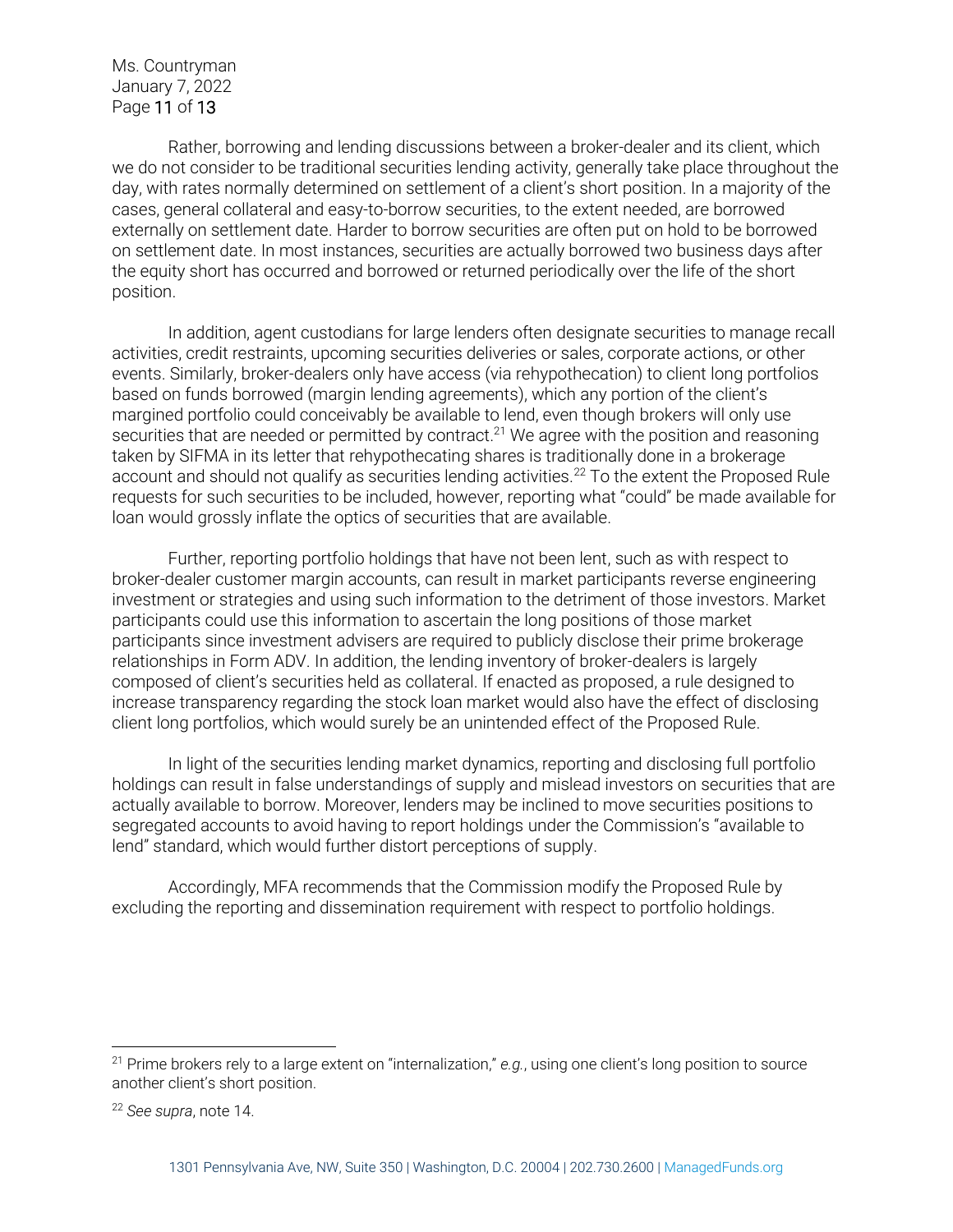## iii. The Commission Should Explicitly Require an RNSA to Maintain Strict Confidentiality and Information Security Standards

The Proposed Rule would require an RNSA (*i.e.*, FINRA) to establish, maintain, and enforce reasonably designed written policies and procedures to maintain the security and confidentiality of confidential information that is submitted to FINRA. While MFA applauds the Commission's efforts to ensure that FINRA has policies and procedures in place to protect the confidentiality of information that is submitted to it, MFA believes that the Commission should require more prescriptive measures. For example, under Rule 613 of Regulation NMS (consolidated audit trail), each self-regulatory organization and RNSA subject to that rule is required to have system security features that ensure the security and confidentiality of information that address confidentiality, restrictions on use and access, information barriers, information security systems, user confirmation and access audits, among other things. Given the confidential and proprietary nature of some of the information that an RNSA will be collecting, MFA believes it is imperative that the Commission ultimately ensure that FINRA adopt more prescriptive confidentiality and information security in connection with any final rule.

# iv. The Commission Should Limit the Proposed Rule's Scope to U.S. Securities

We note that the Commission should limit the scope of the Proposed Rule to U.S. securities, and also have a phased implementation schedule. On the former, MFA believes that applying the rule to all securities irrespective of the jurisdiction that principally regulates such offerings goes beyond what is intended by Section 984. We do not believe that Congress intended to capture extraterritorial lending activities when in enacted Section 984, and capturing such activities would not further the transparency goals of the Proposed Rule. Rather, it can inadvertently result in market participants segregating their foreign lending activities so as to limit U.S. assertion of jurisdiction activities.

## v. The Commission Should Adopt a Phased Implementation

Finally, given the sweeping nature of the Proposed Rule, the costly operational requirements, and the potential for unintended consequences, we recommend that the Commission provide a phased-in approach of reporting requirements by reporting party, as well as a phased-in approach for the dissemination of data to minimize harm to investors. We believe that this approach would ensure that market participants are provided with accurate information that decreases the likelihood of harm to markets.

\* \* \* \* \*